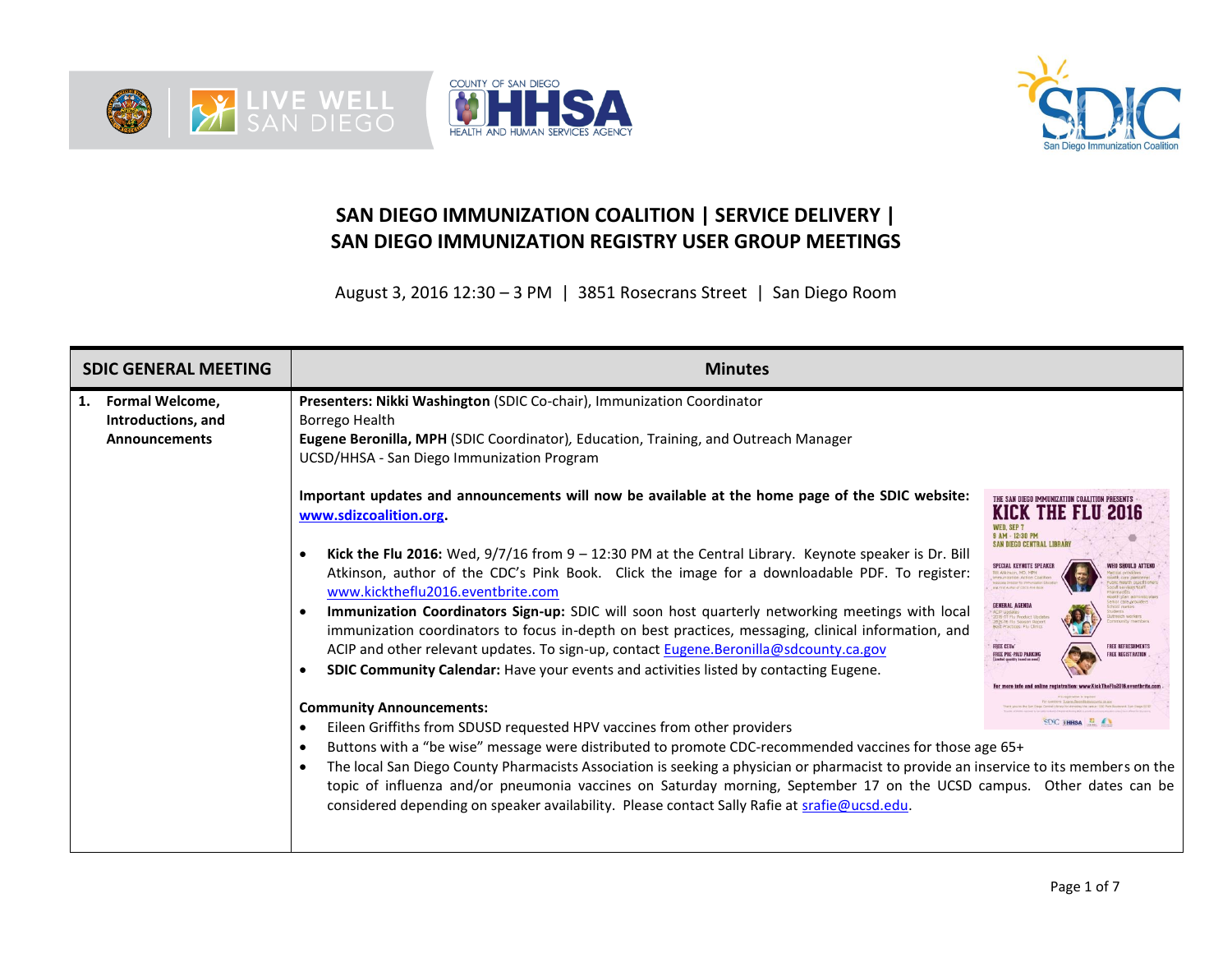





| <b>Messaging from</b>    | Presenter: Suzi Bouveron, MPH, Health Education Consultant III                                                                                                                                                                                                                                                                                                                                                                                                                                                                                                                                                                                                                                                                                                                                                                                                                                                                                                                                                                                                                                                                                                                                                                                         |  |  |  |  |  |  |
|--------------------------|--------------------------------------------------------------------------------------------------------------------------------------------------------------------------------------------------------------------------------------------------------------------------------------------------------------------------------------------------------------------------------------------------------------------------------------------------------------------------------------------------------------------------------------------------------------------------------------------------------------------------------------------------------------------------------------------------------------------------------------------------------------------------------------------------------------------------------------------------------------------------------------------------------------------------------------------------------------------------------------------------------------------------------------------------------------------------------------------------------------------------------------------------------------------------------------------------------------------------------------------------------|--|--|--|--|--|--|
| <b>Headlines to Home</b> | California Department of Public Health                                                                                                                                                                                                                                                                                                                                                                                                                                                                                                                                                                                                                                                                                                                                                                                                                                                                                                                                                                                                                                                                                                                                                                                                                 |  |  |  |  |  |  |
|                          | Suzi shared a news segment that featured the story behind the tragic loss of one-month old Jaxon Rodgers, who passed away from<br>pertussis. Although the mother was vaccinated for Tdap during her third trimester, it was toward the end and there may not have been<br>enough time for the vaccine to take effect and protect the baby. SDIC wanted to send the message that the Tdap vaccine should be given<br>at the beginning of the third trimester.                                                                                                                                                                                                                                                                                                                                                                                                                                                                                                                                                                                                                                                                                                                                                                                           |  |  |  |  |  |  |
|                          | The group then engaged in a brainstorming session to discuss what more we could do in our organizations and daily practices:                                                                                                                                                                                                                                                                                                                                                                                                                                                                                                                                                                                                                                                                                                                                                                                                                                                                                                                                                                                                                                                                                                                           |  |  |  |  |  |  |
|                          | If you refer a patient for a Tdap, follow up to make sure she got it<br>$\bullet$<br>Use standing orders<br>$\bullet$<br>Front desk staff can remind patients, especially pregnant women, to get their Tdap<br>$\bullet$<br>Make sure your EHR/IIS is programmed to flag patients needing a Tdap<br>$\bullet$<br>Moms should feel empowered to tell family members, child care workers, and others to get their Tdap<br>$\bullet$<br>Use reminder/recall system<br>$\bullet$<br>Insurance companies can send reminders to patients, e.g. in their newsletters<br>$\bullet$<br>Be specific with timing, e.g. "at the beginning of your third trimester," instead<br>$\bullet$<br>of giving her a range<br>Incorporate reminders and info into prenatal classes<br>Promote Tdap and give information wherever women go for health services,<br>$\bullet$<br>e.g. family planning clinics<br>Update clinic policies and protocols<br>$\bullet$<br>Hold community forums<br>$\bullet$<br>Use compelling images, such as a jet refueling mid-air (sample image to the<br>$\bullet$<br>right)<br>Click on the links to view the video: http://www.10news.com/news/heartbroken-family-hopes-sons-death-from-whooping-cough-will-<br>lead-to-greater-awareness |  |  |  |  |  |  |
|                          |                                                                                                                                                                                                                                                                                                                                                                                                                                                                                                                                                                                                                                                                                                                                                                                                                                                                                                                                                                                                                                                                                                                                                                                                                                                        |  |  |  |  |  |  |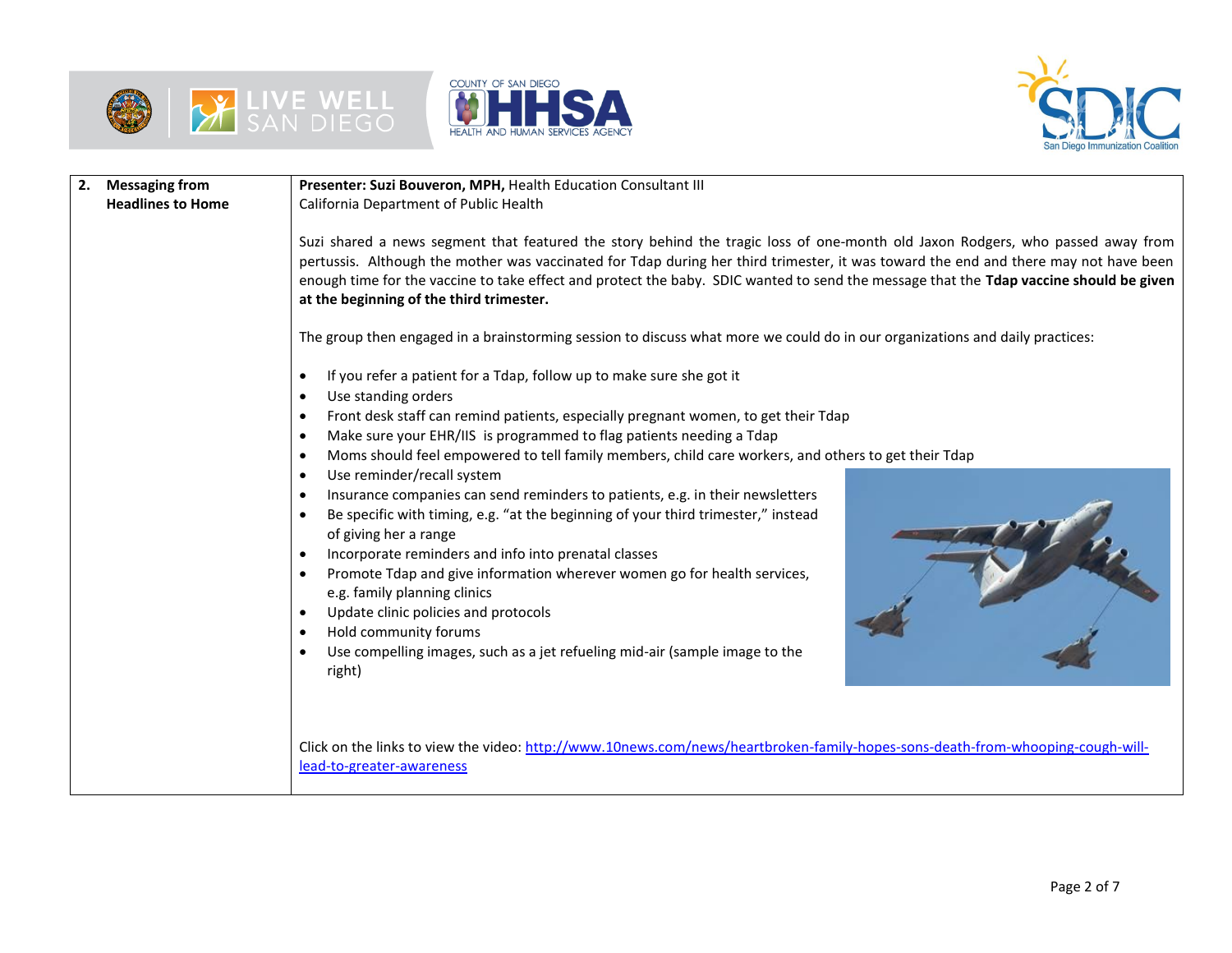





| 3. | <b>National</b><br>Immunization<br><b>Awareness Week</b> | Presenter: Harrison Bolter, Health Information Specialist II<br><b>Presentation Slides: Bolter NIAM 2016</b><br>San Diego Immunization Program                                                                                                                                                                                                                                                                                                                                                                                                           |
|----|----------------------------------------------------------|----------------------------------------------------------------------------------------------------------------------------------------------------------------------------------------------------------------------------------------------------------------------------------------------------------------------------------------------------------------------------------------------------------------------------------------------------------------------------------------------------------------------------------------------------------|
|    |                                                          | The National Immunization Awareness Month begins in August with the following weekly themes:<br>Vaccines are not just for kids (adults)<br>August 1-7<br>$\bullet$<br>Protect yourself and pass protection on to your baby (pregnant women)<br>August 8-14<br>$\bullet$<br>August 15-21<br>A healthy start begins with on-time vaccination (babies and young children)<br>٠<br>Ensure a healthy future with vaccines (preteens and teens)<br>August 22-28<br>$\bullet$<br>Promotional resources can found at http://www.sdiz.org/Community/NIAM2016.html |
| 4. | Immunizations and<br>Legislation                         | Part 1: Jennifer Sterling, School and Childcare Coordinator<br>Presentation Slides: Sterling SB277 and SB 792<br>UCSD/HHSA - San Diego Immunization Program                                                                                                                                                                                                                                                                                                                                                                                              |
|    |                                                          | Jennifer reviewed the nuances of the new laws in effect: SB 277 (removal of PBEs in grade spans) and SB 792 (mandatory immunizations in<br>day care staff and volunteers). Click on the presentations for an overview of her presentation. Questions can be addressed to<br>Jennifer.Sterling@sdcounty.ca.gov.                                                                                                                                                                                                                                           |
|    |                                                          | Part 2: Stacie San Miguel, MD, Director of Medical Services<br><b>Presentation Slides: San Miguel UCSD and Iz</b><br>Ann Horton, Nursing Supervisor<br><b>UCSD Student Health Services</b>                                                                                                                                                                                                                                                                                                                                                               |
|    |                                                          | Dr. San Miguel provided an overview of what may be a hard requirement for all UC students to submit proof of mandatory immunizations<br>for the upcoming 2017-18 academic school year. For now, there is a strong recommendation only. The slide deck covers the background,<br>list of required vaccines, challenges, and next steps.                                                                                                                                                                                                                   |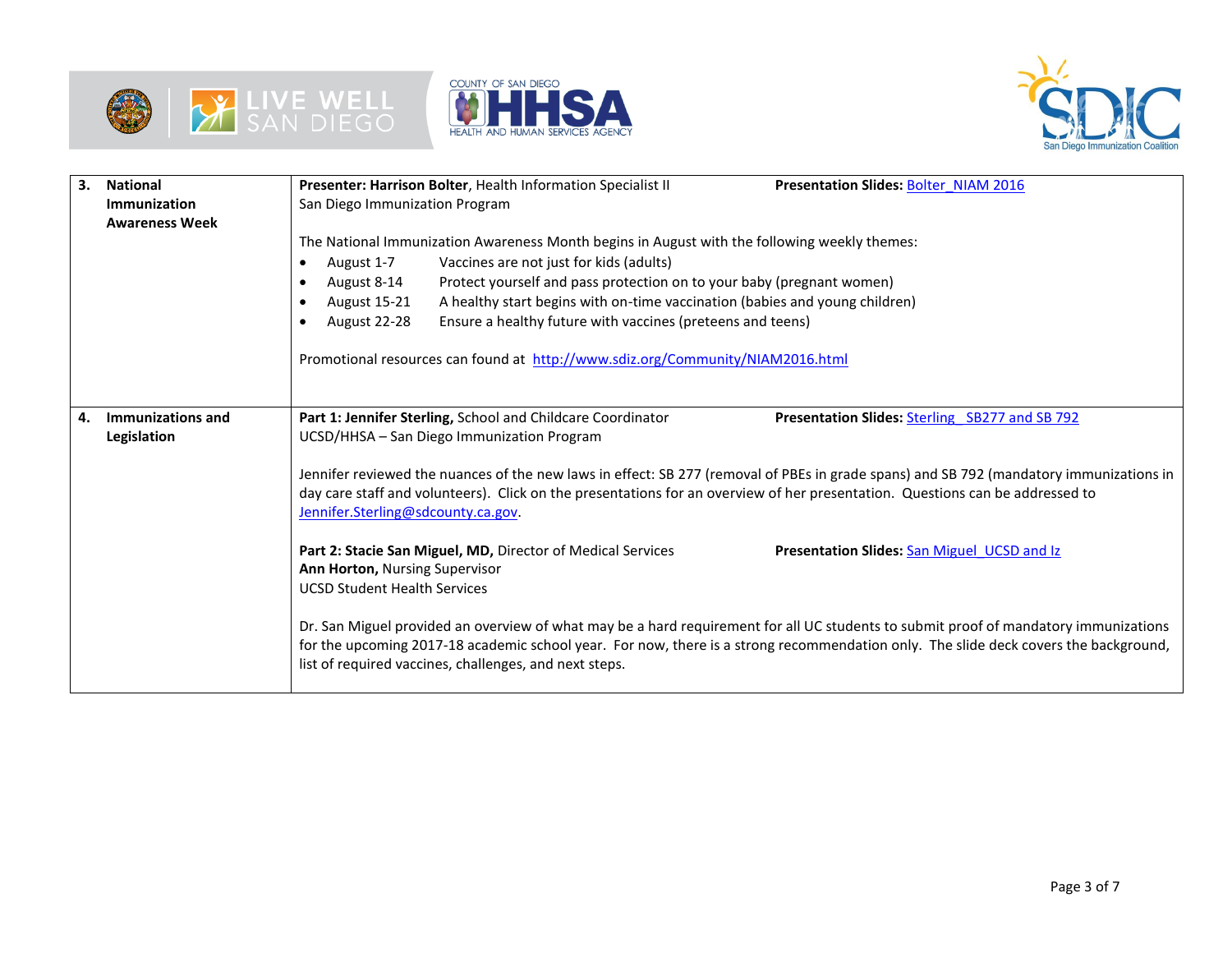





|    | <b>SERVICE DELIVERY</b>                                                     | <b>Minutes</b>                                                                                                                                                                                                                                                                |
|----|-----------------------------------------------------------------------------|-------------------------------------------------------------------------------------------------------------------------------------------------------------------------------------------------------------------------------------------------------------------------------|
|    | 5. VFC Update                                                               | <b>Presenter: Erik Smith, MPH</b><br><b>Presentation Slides: Smith VFC Updates</b><br>VFC Field Representative<br>California Department of Public Health<br><b>VFC Vaccine Supply Updates:</b><br>Pentacel Supply Update<br>$\bullet$<br>Flu Ordering and Supply<br>$\bullet$ |
| 6. | Iz Branch<br><b>Announcements and</b><br><b>State Flu Vaccine</b><br>Update | Presenter: Melissa Thun, RN, BSN, Public Health Nurse Supervisor and Nancy Knickerbocker<br>San Diego Immunization Program<br>Presentation Slides: Thun Iz Branch Updates and Knickerborcker_Flu<br>Click on the link to view/download presentation slides.                   |
|    | <b>SDIR USER GROUP</b>                                                      | <b>Minutes</b>                                                                                                                                                                                                                                                                |
| 7. | <b>SDIR User Group</b><br><b>Updates: Version</b><br>10.9 Overview          | Presenter: Manny Mones, Provider Quality Improvement Manager<br><b>Presentation Slides: Mones SDIR</b><br>San Diego Immunization Program<br>For updates, please contact Manny.Mones@sdcounty.ca.gov                                                                           |
|    | <b>Next Meeting</b>                                                         | Wed, October 5, 2016 from 12:30 - 3 PM                                                                                                                                                                                                                                        |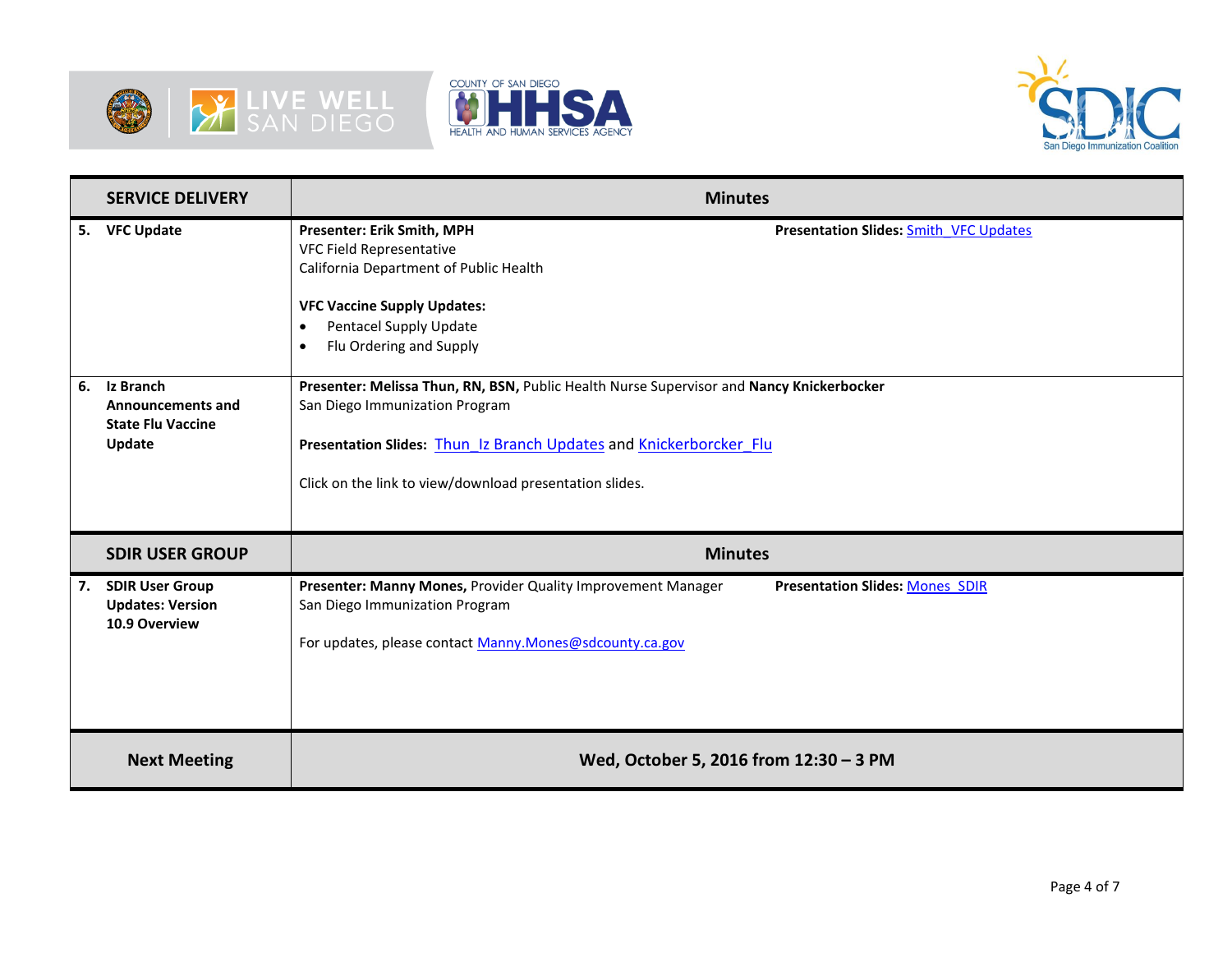





## **Addendum: SDIC Meeting Attendees (All) August 3, 2016**

|                                 | 2<br><b>San Diego Immunization Coalition</b><br><b>Service Delivery</b><br><b>General Meeting</b> |                   |                              | з<br><b>San Diego Immunization Registry</b><br><b>User Group</b> |                         |                         |               |
|---------------------------------|---------------------------------------------------------------------------------------------------|-------------------|------------------------------|------------------------------------------------------------------|-------------------------|-------------------------|---------------|
| <b>Date</b><br><b>Last Name</b> |                                                                                                   | <b>First Name</b> | <b>Organization/Business</b> | <b>Attended</b>                                                  |                         |                         | <b>Status</b> |
|                                 |                                                                                                   |                   |                              | $\mathbf{1}$                                                     | $\overline{\mathbf{2}}$ | $\overline{\mathbf{3}}$ |               |
| 8/3/16                          | Adler                                                                                             | Pamela            | Sharp Coronado ED/PLNU       | $\mathsf{x}$                                                     | $\overline{\mathsf{x}}$ | $\overline{X}$          |               |
| 8/3/16                          | Alfaro                                                                                            | Erika             | <b>SYHC</b>                  | $\mathsf{x}$                                                     | $\overline{\mathsf{X}}$ | $\overline{\mathsf{X}}$ |               |
| 8/3/16                          | Alvarez                                                                                           | Maria             | SDIP                         | $\mathsf{X}$                                                     | $\overline{\mathsf{x}}$ | $\overline{X}$          |               |
| 8/3/16                          | Arizmendi                                                                                         | Melissa           | <b>SYHC</b>                  | $\overline{\mathsf{x}}$                                          | $\overline{\mathsf{X}}$ | $\overline{\mathsf{X}}$ |               |
| 8/3/16                          | Bernal                                                                                            | Florence          | <b>HHSA</b>                  | $\overline{\mathsf{X}}$                                          | $\overline{\mathsf{X}}$ | $\overline{X}$          |               |
| 8/3/16                          | Beronilla                                                                                         | Eugene            | <b>SDIP</b>                  | $\mathsf{X}$                                                     | $\overline{\mathsf{x}}$ |                         |               |
| 8/3/16                          | <b>Bolter</b>                                                                                     | Harrison          | SDIP                         | $\mathsf{X}$                                                     | $\mathsf{X}$            |                         |               |
| 8/3/16                          | Borgschatz                                                                                        | Keith             | Pfizer                       | $\mathsf{X}$                                                     | $\mathsf{X}$            |                         |               |
| 8/3/16                          | Bouveron                                                                                          | Suzi              | <b>CDPH</b>                  | $\mathsf{x}$                                                     | $\overline{\mathsf{x}}$ |                         |               |
| 8/3/16                          | Calderon                                                                                          | Diana             | SD Family Care               | $\overline{\mathsf{x}}$                                          | $\overline{\mathsf{x}}$ | $\overline{X}$          |               |
| 8/3/16                          | Carino                                                                                            | Leslie            | <b>IBCG</b>                  | $\mathsf{X}$                                                     | $\overline{\mathsf{X}}$ | $\overline{\mathsf{X}}$ |               |
| 8/3/16                          | Concino                                                                                           | Leslie            | <b>ISCC</b>                  | $\mathsf{X}$                                                     | $\overline{\mathsf{X}}$ | $\overline{\mathsf{X}}$ |               |
| 8/3/16                          | Corral                                                                                            | Teresa            | <b>ERPHC</b>                 | $\mathsf{x}$                                                     | $\overline{\mathsf{x}}$ | $\overline{\mathsf{X}}$ |               |
| 8/3/16                          | Cruz                                                                                              | Adriana           | <b>SDIP</b>                  | $\overline{\mathsf{x}}$                                          | $\overline{\mathsf{X}}$ | $\overline{X}$          |               |
| 8/3/16                          | DeGuzman                                                                                          | Heidi             | SDIP                         | $\mathsf{X}$                                                     | $\mathsf{X}$            | $\mathsf{X}$            |               |
| 8/3/16                          | Dugan                                                                                             | Kristi            | Merck                        | $\mathsf{X}$                                                     | $\overline{\mathsf{x}}$ | $\mathsf{X}$            |               |
| 8/3/16                          | Dzulynsky                                                                                         | Michelle          | Sanofi Pasteur               | $\mathsf{X}$                                                     | $\overline{\mathsf{X}}$ |                         |               |
| 8/3/16                          | Ellzey                                                                                            | Jessica           | <b>FHC</b>                   | $\mathsf{X}$                                                     | $\overline{\mathsf{X}}$ |                         |               |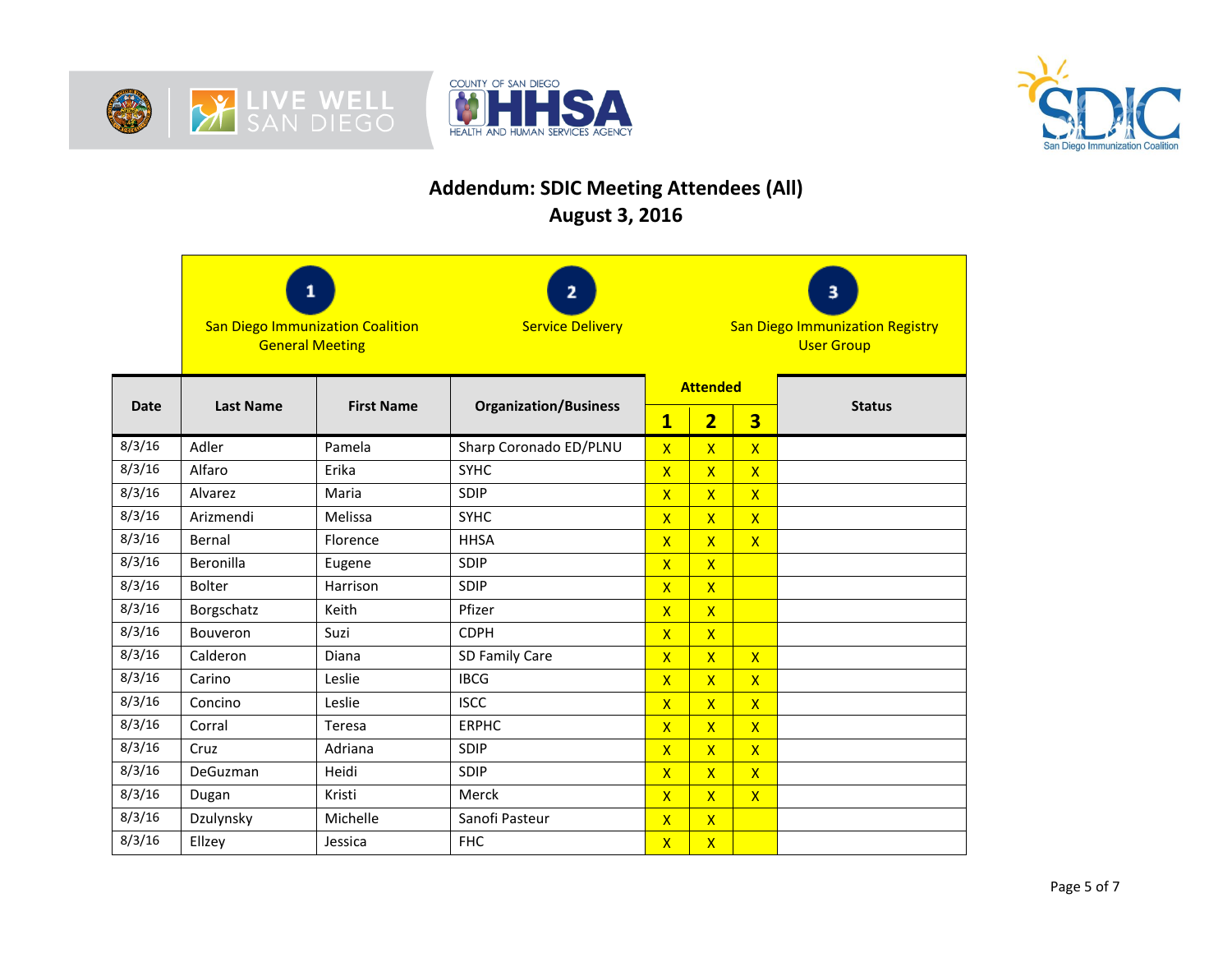







| 8/3/16 | Equipano      | Krisanto     | <b>HHSA</b>          | $\overline{\mathsf{x}}$ | $\mathsf{X}$            |                         |  |
|--------|---------------|--------------|----------------------|-------------------------|-------------------------|-------------------------|--|
| 8/3/16 | Espinoza      | Margarita    | <b>SYHC</b>          | $\overline{\mathsf{X}}$ | $\overline{\mathsf{x}}$ | $\mathsf{X}$            |  |
| 8/3/16 | Griffiths     | Eileen       | SDUSD                | $\overline{\mathsf{X}}$ | $\overline{\mathsf{X}}$ | $\overline{\mathsf{x}}$ |  |
| 8/3/16 | <b>Hicks</b>  | Calvin       | SDIP                 |                         |                         | $\overline{\mathsf{x}}$ |  |
| 8/3/16 | Hill          | Michelle     | Merck                | $\overline{\mathsf{X}}$ | $\overline{\mathsf{X}}$ | $\overline{\mathsf{X}}$ |  |
| 8/3/16 | Horton        | Ann          | <b>UCSD</b>          | $\mathsf{X}$            |                         |                         |  |
| 8/3/16 | Knickerbocker | Nancy        | SDIP                 | $\overline{\mathsf{X}}$ | $\overline{\mathsf{x}}$ | $\overline{\mathsf{x}}$ |  |
| 8/3/16 | Kwok          | Lynn         | <b>GSK</b>           | $\overline{X}$          | $\overline{\mathsf{x}}$ |                         |  |
| 8/3/16 | Lenhoff       | Adrienne     | SDUSD                | $\overline{\mathsf{X}}$ | $\overline{\mathsf{x}}$ | $\mathsf{X}$            |  |
| 8/3/16 | Magos         | Martha       | <b>NIPH</b>          | $\overline{X}$          | $\overline{\mathsf{X}}$ | $\mathsf{X}$            |  |
| 8/3/16 | McDonald      | Eric         | HHSA-EISB            | $\mathsf{X}$            |                         |                         |  |
| 8/3/16 | Medina        | Rosa         | Pfizer               | $\mathsf{X}$            |                         |                         |  |
| 8/3/16 | Mones         | Manny        | SDIP                 |                         | $\overline{\mathsf{x}}$ | $\overline{\mathsf{x}}$ |  |
| 8/3/16 | Navarro       | Olga         | <b>UCC Pier View</b> | $\mathsf{x}$            | $\overline{\mathsf{x}}$ | $\mathsf{X}$            |  |
| 8/3/16 | Orallo        | Jennifer     | <b>NCPHC</b>         | $\overline{\mathsf{X}}$ | $\overline{\mathsf{X}}$ | $\mathsf{X}$            |  |
| 8/3/16 | Oropeza       | Maria        | SDIP                 |                         |                         | $\overline{\mathsf{x}}$ |  |
| 8/3/16 | Ortiz         | Irma         | <b>SYHC</b>          | $\overline{\mathsf{X}}$ | $\overline{\mathsf{x}}$ | $\mathsf{X}$            |  |
| 8/3/16 | Palomino      | Angelica     | <b>RHAP</b>          | $\mathsf{X}$            | $\overline{\mathsf{x}}$ | $\mathsf{X}$            |  |
| 8/3/16 | Parker        | Shelley      | <b>HHSA</b>          | $\overline{\mathsf{x}}$ |                         |                         |  |
| 8/3/16 | Peddecord     | Michael      | SDSU                 | $\mathsf{X}$            | $\mathsf{X}$            |                         |  |
| 8/3/16 | Quinn         | Carol        | SDIP                 |                         |                         | $\overline{\mathsf{x}}$ |  |
| 8/3/16 | Rafie         | Sally        | UCSD/APhA - SD       | $\mathsf{X}$            |                         |                         |  |
| 8/3/16 | Rinter        | Myrna        |                      | $\overline{X}$          | $\mathsf{X}$            |                         |  |
| 8/3/16 | Rios          | Cherylynn    | SD County            | $\mathsf{X}$            | $\mathsf{X}$            | $\mathsf{X}$            |  |
| 8/3/16 | Robles        | Angenid      | <b>VCC</b>           | $\overline{\mathsf{X}}$ | $\overline{\mathsf{x}}$ | $\overline{\mathsf{x}}$ |  |
| 8/3/16 | San Miguel    | Stacie       | <b>UCSD</b>          | $\mathsf{X}$            |                         |                         |  |
| 8/3/16 | Siller        | Maria Emilia | <b>VIP</b>           | $\overline{\mathsf{X}}$ | $\overline{\mathsf{x}}$ | $\mathsf{X}$            |  |
| 8/3/16 | Smith         | Erik         | <b>CDPH</b>          | $\mathsf{X}$            |                         |                         |  |
| 8/3/16 | Sterling      | Jennifer     | SDIP                 | $\mathsf{X}$            |                         |                         |  |
| 8/3/16 | Stous         | Sarah        | <b>CDPH</b>          | $\mathsf{X}$            |                         |                         |  |
|        |               |              |                      |                         |                         |                         |  |